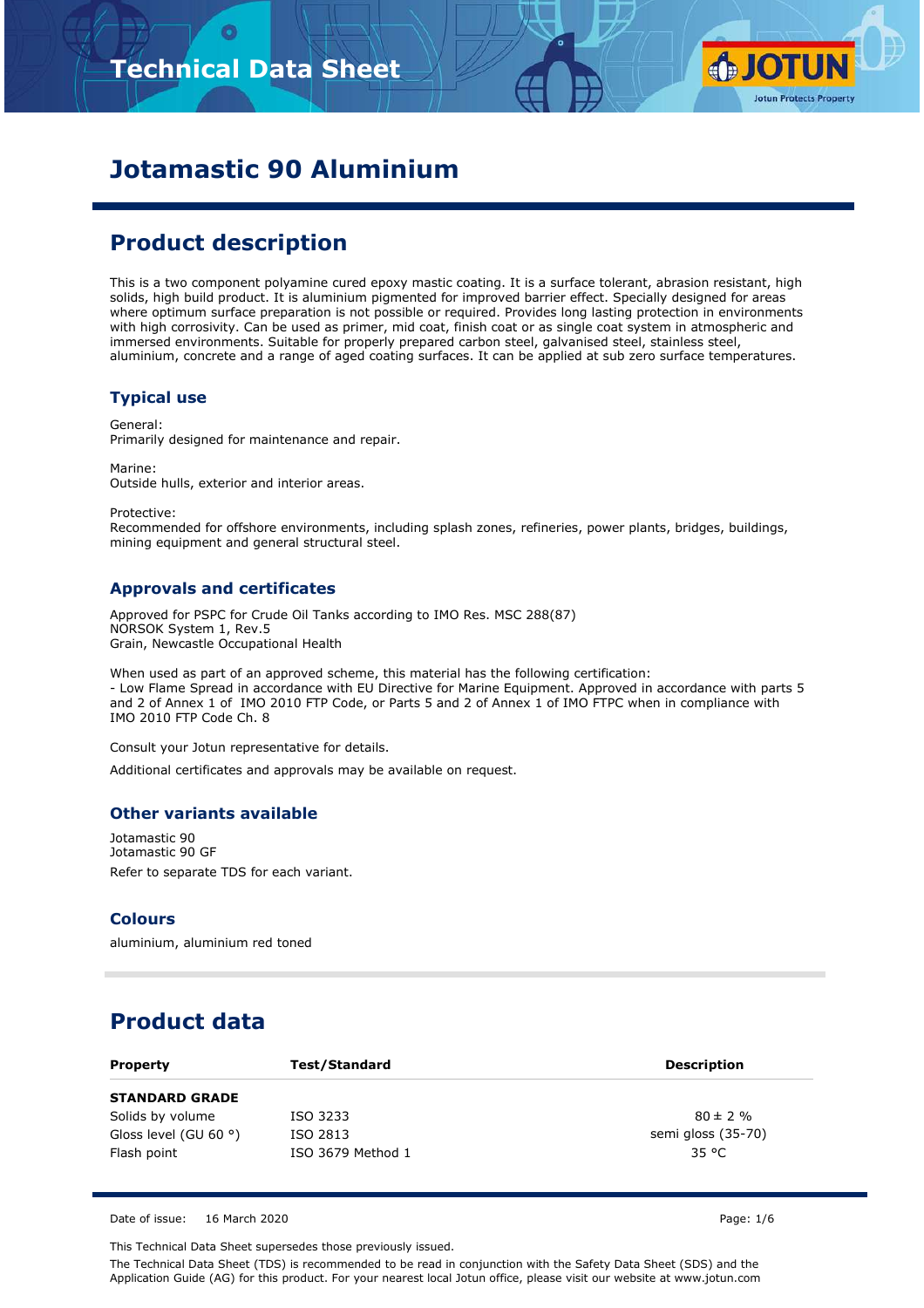## **Technical Data Sheet Jotamastic 90 Aluminium**



| Density             | calculated                                                                | $1.4$ kg/l    |
|---------------------|---------------------------------------------------------------------------|---------------|
| VOC-US/Hong Kong    | US EPA method 24 (tested)<br>(CARB(SCM)2007, SCAQMD rule 1113, Hong Kong) | 270 g/l       |
| VOC-EU              | IED (2010/75/EU) (theoretical)                                            | $234$ g/l     |
| VOC-China           | GB/T 23985-2009 (tested)                                                  | $246$ a/l     |
| <b>WINTER GRADE</b> |                                                                           |               |
| Solids by volume    | ISO 3233                                                                  | $80 \pm 2 \%$ |
| Flash point         | ISO 3679 Method 1                                                         | 36 °C         |
| Density             | calculated                                                                | $1.4$ kg/l    |
| VOC-US/Hong Kong    | US EPA method 24 (tested)<br>(CARB(SCM)2007, SCAQMD rule 1113, Hong Kong) | $220$ g/l     |
| VOC-EU              | IED (2010/75/EU) (theoretical)                                            | $213$ g/l     |
| VOC-China           | GB/T 23985-2009 (tested)                                                  | $202$ g/l     |

The provided data is typical for factory produced products, subject to slight variation depending on colour. All data is valid for mixed paint.

Gloss description: According to Jotun Performance Coatings' definition.

Small colour variations may occur when changing between the two curing agents. If exposed to weathering without topcoat, the Wintergrade (WG) version will yellow at a faster rate than the same colour in Standard grade.

### **Film thickness per coat**

### **Typical recommended specification range**

#### **STANDARD GRADE**

| Dry film thickness<br>Wet film thickness<br>Theoretical spreading rate |             | $100 - 300$ µm<br>125 - 375 µm<br>$8 - 2.7$ m <sup>2</sup> /l |      |
|------------------------------------------------------------------------|-------------|---------------------------------------------------------------|------|
| <b>WINTER GRADE</b>                                                    |             |                                                               |      |
| Dry film thickness<br>Wet film thickness<br>Theoretical spreading rate | $100 - 300$ | 125 - 375 µm<br>$8 - 2.7$ m <sup>2</sup> /l                   | - um |

### **Surface preparation**

To secure lasting adhesion to the subsequent product all surfaces shall be clean, dry and free from any contamination.

#### **Surface preparation summary table**

Date of issue: 16 March 2020 Page: 2/6

This Technical Data Sheet supersedes those previously issued.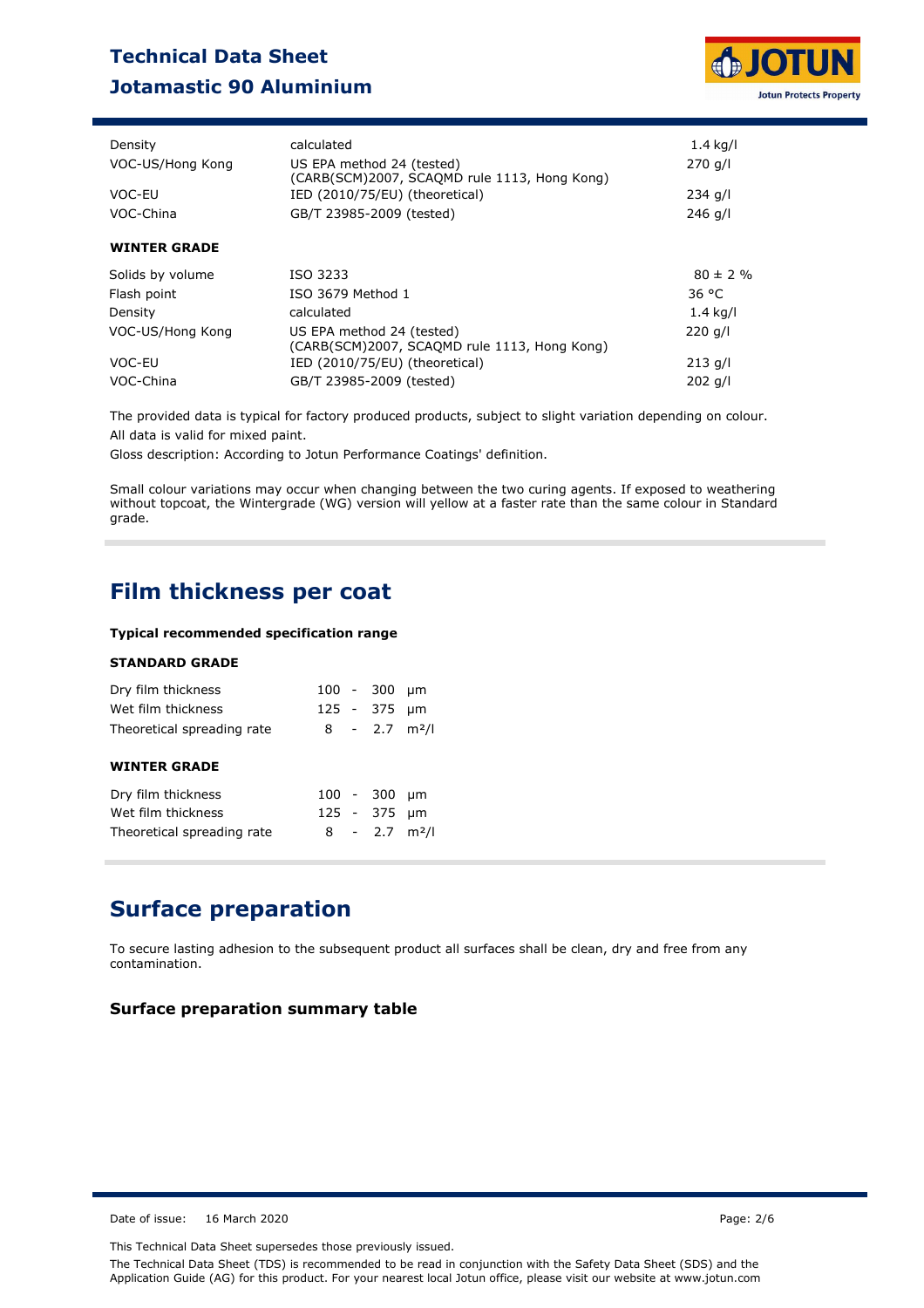### **Technical Data Sheet Jotamastic 90 Aluminium**



|                   |                                                                                                                                                                                | <b>Surface preparation</b>                                                                                                                                                                                                             |  |  |  |
|-------------------|--------------------------------------------------------------------------------------------------------------------------------------------------------------------------------|----------------------------------------------------------------------------------------------------------------------------------------------------------------------------------------------------------------------------------------|--|--|--|
| <b>Substrate</b>  | <b>Minimum</b>                                                                                                                                                                 | Recommended                                                                                                                                                                                                                            |  |  |  |
| Carbon steel      | St 2 (ISO 8501-1)                                                                                                                                                              | Sa 2 (ISO 8501-1)                                                                                                                                                                                                                      |  |  |  |
| Stainless steel   | The surface shall be hand or machine<br>abraded with non-metallic abrasives<br>or bonded fibre machine or hand<br>abrasive pads to impart a scratch<br>pattern to the surface. | Abrasive blast cleaning to achieve a<br>surface profile using non-metallic<br>abrasive media which is suitable to<br>achieve a sharp and angular surface<br>profile.                                                                   |  |  |  |
| Aluminium         | The surface shall be hand or machine<br>abraded with non-metallic abrasives<br>or bonded fibre machine or hand<br>abrasive pads to impart a scratch<br>pattern to the surface. | Abrasive blast cleaning to achieve a<br>surface profile using non-metallic<br>abrasive media which is suitable to<br>achieve a sharp and angular surface<br>profile.                                                                   |  |  |  |
| Galvanised steel  | The surface shall be clean, dry and<br>appear with a rough and dull profile.                                                                                                   | Sweep blast-cleaning using non-<br>metallic abrasive leaving a clean,<br>rough and even pattern.                                                                                                                                       |  |  |  |
| Shop primed steel | Clean, dry and undamaged shop<br>primer (ISO 12944-4 5.4)                                                                                                                      | Sa 2 (ISO 8501-1)                                                                                                                                                                                                                      |  |  |  |
| Coated surfaces   | Clean, dry and undamaged compatible<br>coating                                                                                                                                 | Clean, dry and undamaged compatible<br>coating                                                                                                                                                                                         |  |  |  |
| Concrete          | Low pressure water washing to a<br>rough, clean, dry and laitance free<br>surface.                                                                                             | Minimum 4 weeks curing. Moisture<br>content maximum 5 %. Prepare the<br>surface by means of enclosed blast<br>shot or diamond grinding and other<br>appropriate means to abrade the<br>surrounding concrete and to remove<br>laitance. |  |  |  |

# **Application**

### **Application methods**

The product can be applied by

| Spray:  | Use airless spray.                                                                                                                     |
|---------|----------------------------------------------------------------------------------------------------------------------------------------|
| Brush:  | Recommended for stripe coating and small areas. Care must be taken to achieve the<br>specified dry film thickness.                     |
| Roller: | May be used for small areas. Not recommended for first primer coat. Care must be taken<br>to achieve the specified dry film thickness. |

### **Product mixing ratio (by volume)**

| <b>STANDARD GRADE</b>            |                  |
|----------------------------------|------------------|
| Jotamastic 90 Alu Comp A         | $3.5$ part $(s)$ |
| Jotamastic 90 Standard Comp B    | 1 part $(s)$     |
| <b>WINTER GRADE</b>              |                  |
| Jotamastic 90 Alu Comp A         | $3.5$ part $(s)$ |
| Jotamastic 90 Wintergrade Comp B | 1 part $(s)$     |

Independent on substrate temperature the minimum temperature of the mixed base and curing agent is 10 °C. Lower temperature may require additional thinner to reach correct application viscosity. Additional thinner gives lower sag resistance and slower curing. If addition of thinner is required, this shall be done after mixing of the two components.

Date of issue: 16 March 2020 Page: 3/6

This Technical Data Sheet supersedes those previously issued.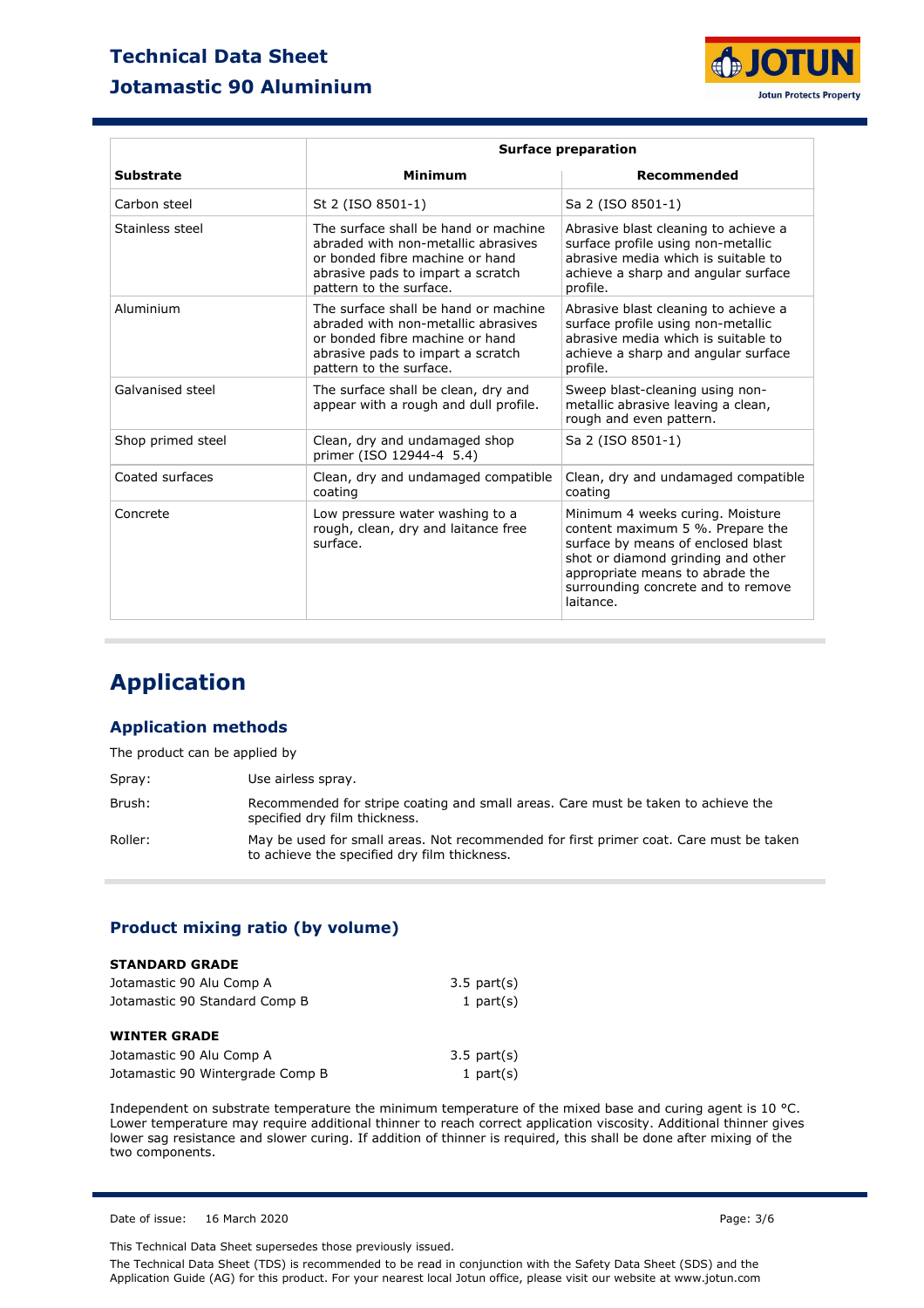

### **Thinner/Cleaning solvent**

Thinner: Jotun Thinner No. 17

### **Guiding data for airless spray**

| Nozzle tip (inch/1000):       | 19-25            |
|-------------------------------|------------------|
| Pressure at nozzle (minimum): | 150 bar/2100 psi |

### **Drying and Curing time**

| Substrate temperature     | $-5 °C$         | 0 °C            | $5^{\circ}C$    |                 | $10 °C$ 23 °C  | 40 °C |  |
|---------------------------|-----------------|-----------------|-----------------|-----------------|----------------|-------|--|
| <b>STANDARD GRADE</b>     |                 |                 |                 |                 |                |       |  |
| Surface (touch) dry       |                 |                 | 20 h            | 12 <sub>h</sub> | 4 h            | 1.5h  |  |
| Walk-on-dry               |                 |                 | 40 h            | 20 <sub>h</sub> | 6 h            | 3 h   |  |
| Dry to over coat, minimum |                 |                 | 30 h            | 10 <sub>h</sub> | 3 h            | 1.5h  |  |
| Dried/cured for service   |                 |                 | 28d             | 14d             | 7 d            | 2 d   |  |
| <b>WINTER GRADE</b>       |                 |                 |                 |                 |                |       |  |
| Surface (touch) dry       | 24 h            | 18 h            | 12 h            | 8 h             | 3.5h           |       |  |
| Walk-on-dry               | 72 h            | 30 h            | 20 <sub>h</sub> | 12 <sub>h</sub> | 4 h            |       |  |
| Dry to over coat, minimum | 54 h            | 20 <sub>h</sub> | 10 <sub>h</sub> | 6 h             | 2 <sub>h</sub> |       |  |
| Dried/cured for service   | 21 <sub>d</sub> | 14d             | 10d             | 5 d             | 3 d            |       |  |

For maximum overcoating intervals, refer to the Application Guide (AG) for this product.

Drying and curing times are determined under controlled temperatures and relative humidity below 85 %, and at average of the DFT range for the product.

Surface (touch) dry: The state of drying when slight pressure with a finger does not leave an imprint or reveal tackiness.

Walk-on-dry: Minimum time before the coating can tolerate normal foot traffic without permanent marks, imprints or other physical damage.

Dry to over coat, minimum: The recommended shortest time before the next coat can be applied.

Dried/cured for service: Minimum time before the coating can be permanently exposed to the intended environment/medium.

### **Induction time and Pot life**

| <b>Paint temperature</b> | 23 °C  |  |
|--------------------------|--------|--|
| <b>STANDARD GRADE</b>    |        |  |
| Pot life                 | 2 h    |  |
| <b>WINTER GRADE</b>      |        |  |
| Pot life                 | 45 min |  |

Date of issue: 16 March 2020 **Page: 4/6** 

This Technical Data Sheet supersedes those previously issued.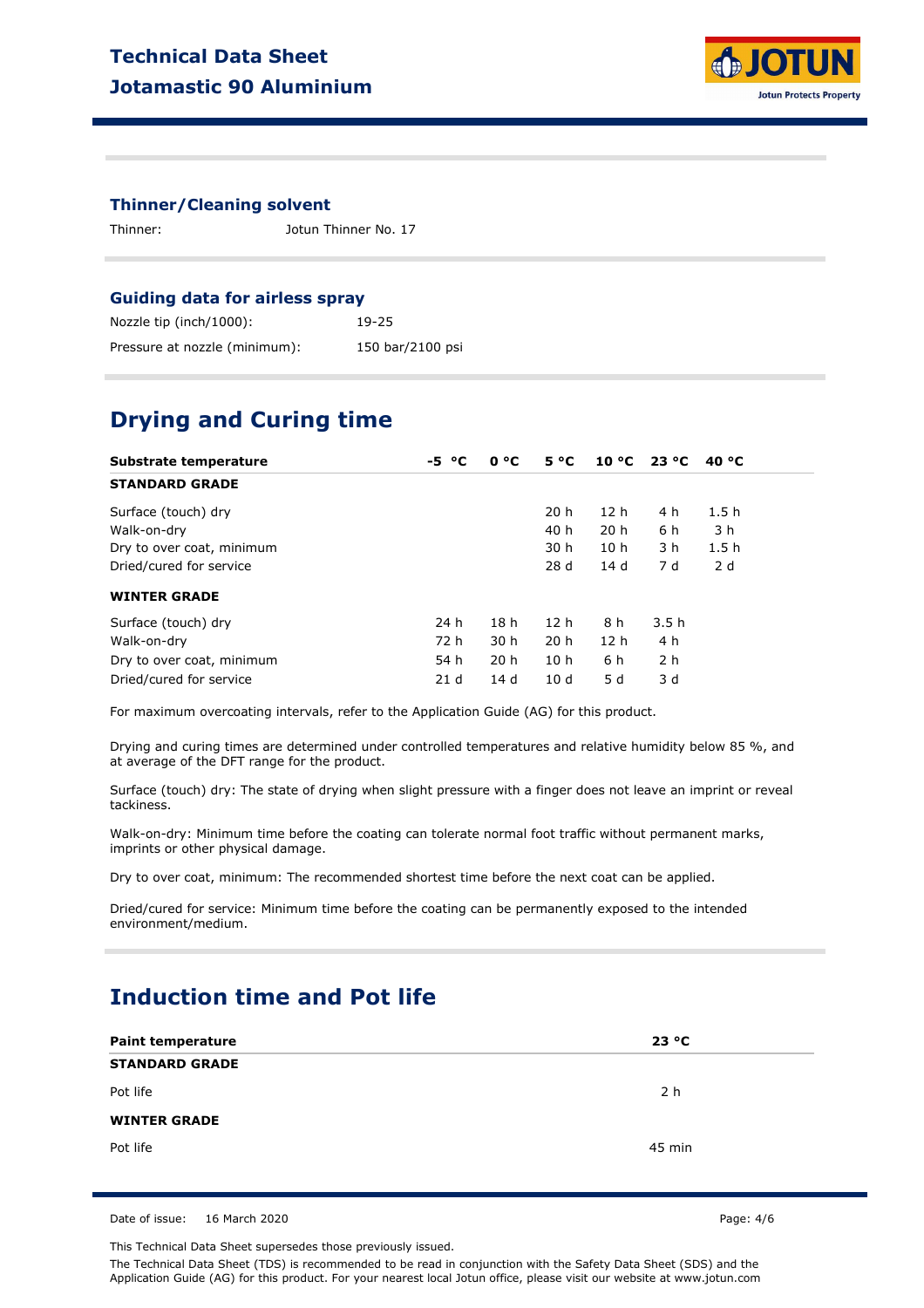

### **Heat resistance**

| <b>Temperature</b> |       |  |
|--------------------|-------|--|
| Continuous         | Peak  |  |
| 90 °C              | -     |  |
| 50 °C              | 60 °C |  |
|                    |       |  |

WINTER GRADE Dry, atmospheric, continuous: 120 °C Dry, atmospheric, Peak: -

Peak temperature duration max. 1 hour.

The temperatures listed relate to retention of protective properties. Aesthetic properties may suffer at these temperatures.

Note that the coating will be resistant to various immersion temperatures depending on the specific chemical and whether immersion is constant or intermittent. Heat resistance is influenced by the total coating system. If used as part of a system, ensure all coatings in the system have similar heat resistance.

## **Product compatibility**

Depending on the actual exposure of the coating system, various primers and topcoats can be used in combination with this product. Some examples are shown below. Contact Jotun for specific system recommendation.

Previous coat: Subsequent coat: epoxy shop primer, inorganic zinc silicate shop primer, zinc epoxy, epoxy, epoxy mastic, inorganic zinc silicate polyurethane, polysiloxane, epoxy, acrylic, vinyl epoxy

# **Packaging (typical)**

|                                  | <b>Volume</b> | <b>Size of containers</b> |  |
|----------------------------------|---------------|---------------------------|--|
|                                  | (litres)      | (litres)                  |  |
| Jotamastic 90 Alu Comp A         | 3.55/15.6     | 5/20                      |  |
| Jotamastic 90 Standard Comp B    | 1/4.4         | 1/5                       |  |
| Jotamastic 90 Wintergrade Comp B | 1/4.4         | 1/5                       |  |

The volume stated is for factory made colours. Note that local variants in pack size and filled volumes can vary due to local regulations.

### **Storage**

The product must be stored in accordance with national regulations. Keep the containers in a dry, cool, well ventilated space and away from sources of heat and ignition. Containers must be kept tightly closed. Handle with care.

### **Shelf life at 23 °C**

Jotamastic 90 Alu Comp A Jotamastic 90 Standard Comp B 48 month(s) 24 month(s)

Date of issue: 16 March 2020 Page: 5/6

This Technical Data Sheet supersedes those previously issued.